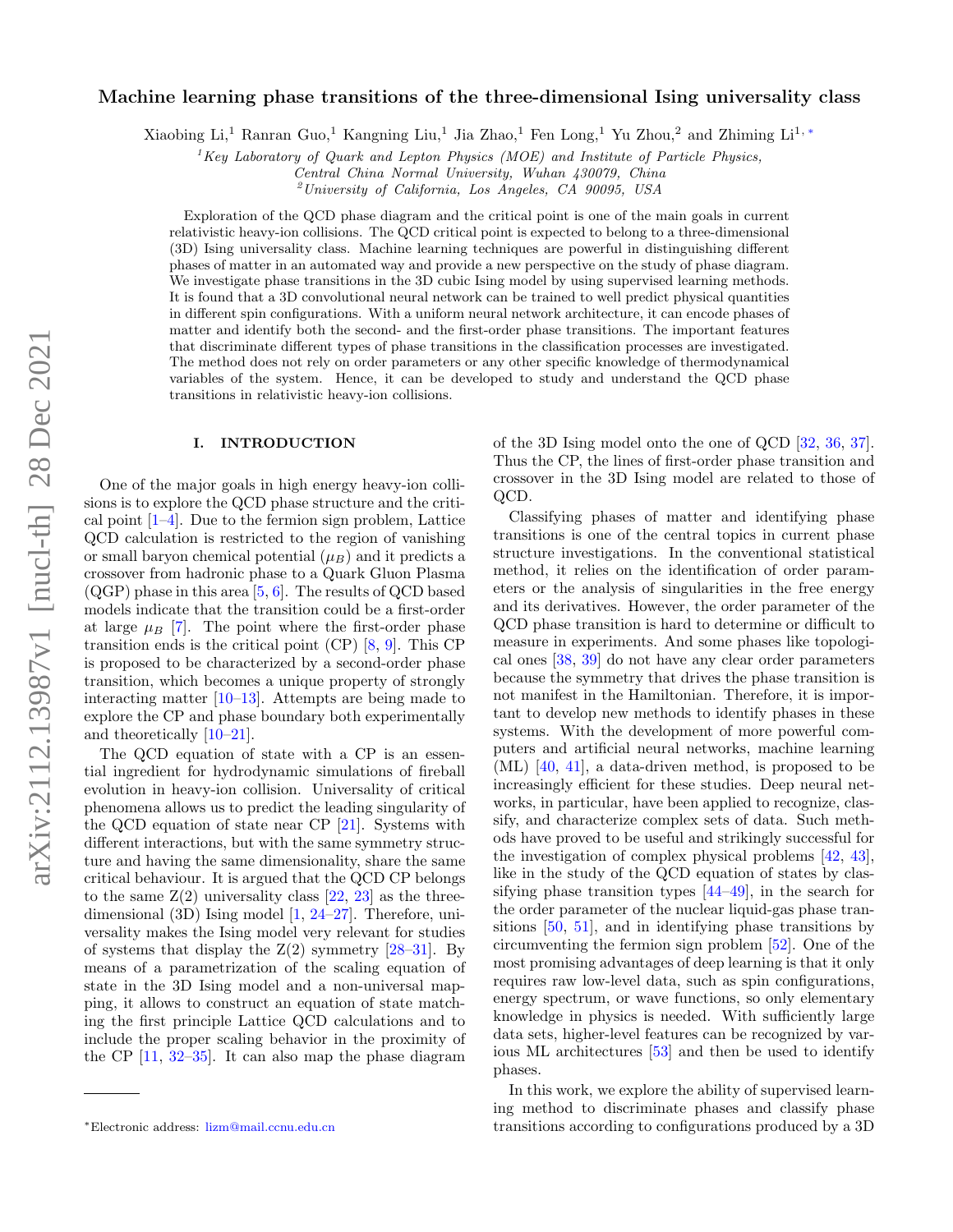<span id="page-1-0"></span>

FIG. 1: Phase diagram of the 3D Ising model.

Ising model. We first demonstrate that deep neural network can learn thermodynamical observables such as average magnetization or energy. With a unique network architecture, it can identify both the second- and the first-order phase transitions in the phase diagram of the Ising model. The important features for classification of different types of phase transitions in the network are extracted. The rest of the paper is organized as follows. In Sec. II we give a brief description of the 3D Ising model and its phase structure, explaining the ML method to learn the spin configurations in the model. The results of identifying different types of phase transitions in the Ising model are reported and discussed in Sec. III. Our findings are summarized in Sec. IV.

# II. THE ISING MODEL AND MACHINE LEARNING METHOD

The Ising model [\[54\]](#page-6-17) is regarded as one of the most fundamental magnetic models to study the nature of phase transitions from a microscopic viewpoint in statistical physics. The energy of the 3D Ising model is given by

$$
E = -H\sum_{i}\sigma_{i} - J\sum_{\langle ij\rangle}\sigma_{i}\sigma_{j}.
$$
 (1)

Here  $\sigma_i$  is the spin of the *i*th site. It equals either 1 (spin up) or -1 (spin down). We consider the model on a cubic lattice with periodic boundary conditions and set  $J = 1$  as the energy unit. The first sum describes the interaction of the spins with an external magnetic field H. The energy is minimum when a spin points parallel to the external magnetic field. The second sum is taken only over pairs  $(i, j)$  that are nearest neighbors in the grid, and it describes the interaction of the spins with each other. The interaction energy of a pair of adjacent spins is minimum when they point in the same direction. We usually normalize quantities of interest by the number of degrees of freedom and then work with the average energy per spin,  $\epsilon = \langle E \rangle/N$ , and the average magnetization per spin,  $m = \frac{1}{N} \langle \sum_i \sigma_i \rangle$ . The average magnetization can be regarded as the order parameter of this model.

The phase diagram of the 3D Ising model [\[34,](#page-6-18) [37\]](#page-6-4) is shown in Fig. [1.](#page-1-0) The horizontal and vertical axes in the figure are reduced temperature  $t = (T - T_c)/T_c$  and external magnetic field  $H$ , respectively. When decreasing temperature under zero magnetic field, i.e. along the direction of line (i) as shown in the plot, a second-order phase transition with spontaneous twofold symmetry breaking occurs at the critical point  $T_c$ . A discrete  $Z(2)$  spin inversion symmetry is broken in the ferromagnetic (order) phase below  $T_c$  and is restored in the paramagnetic (disordered) phase at temperatures above  $T_c$ . On the other hand, when we change the external magnetic field with fixed temperature below  $T_c$ , i.e. along the direction of line (ii), a first-order phase transition occurs between two phases corresponding to  $m < 0$  and  $m > 0$ . The stable phase is the one for which  $m$  has the same sign as  $H$ , but the magnetization remains nonzero even in the limit  $H \rightarrow 0$ . The system therefore undergoes a first-order phase transition in which m changes discontinuously as it crosses the coexistence curve at  $H = 0$ . The size of the discontinuity decreases with increasing temperature, and it reaches zero at the critical temperature  $T_c$ , i.e., the coexistence curve ends at a critical point. When we change the external magnetic field with fixed temperature beyond  $T_c$ , i.e. along the direction of line (iii), the transition will be a smooth crossover. According to a non-universal mapping between Ising variables  $(t, H)$  and QCD coordinates  $(T, \mu_B)$  in the phase diagrams, we can construct an equation of state matching the first principle Lattice QCD calculations, which can be employed in hydrodynamic simulations in relativistic heavy-ion collision [\[32](#page-6-1)[–35\]](#page-6-2).

The Monte Carlo (MC) simulation of the 3D Ising model on size  $L \times L \times L$  is implemented by the Metropolis algorithm. This algorithm is a simple and widely used approach to generate the canonical ensemble. It allows to efficiently obtain a large number of uncorrelated sample configurations over a wide temperature range. We generate 20000 independent spin configurations at each selected temperature and external magnetic field. About 90% event samples are randomly chosen as inputs for training the ML model and the rest for testing its performance. In order to reduce correlations of samples, we take 50 sweeps between every two independent configurations [\[55\]](#page-6-19).

ML as a tool for analysing data is becoming more and more prevalent in an increasing number of fields. Supervised learning, as one of the common used method, is performed with prior knowledge of the correct output values for a subset of given inputs. In this case, the objective is to find a function that best approximates the relationship between input and output for the dataset. Then the trained machine can recognize unseen samples and predict their associated label, demonstrating that it has learned by generalizing the samples that it has not encountered before.

In deep learning, a convolutional neural network (CNN) [\[53\]](#page-6-16) is a class of deep neural network, mostly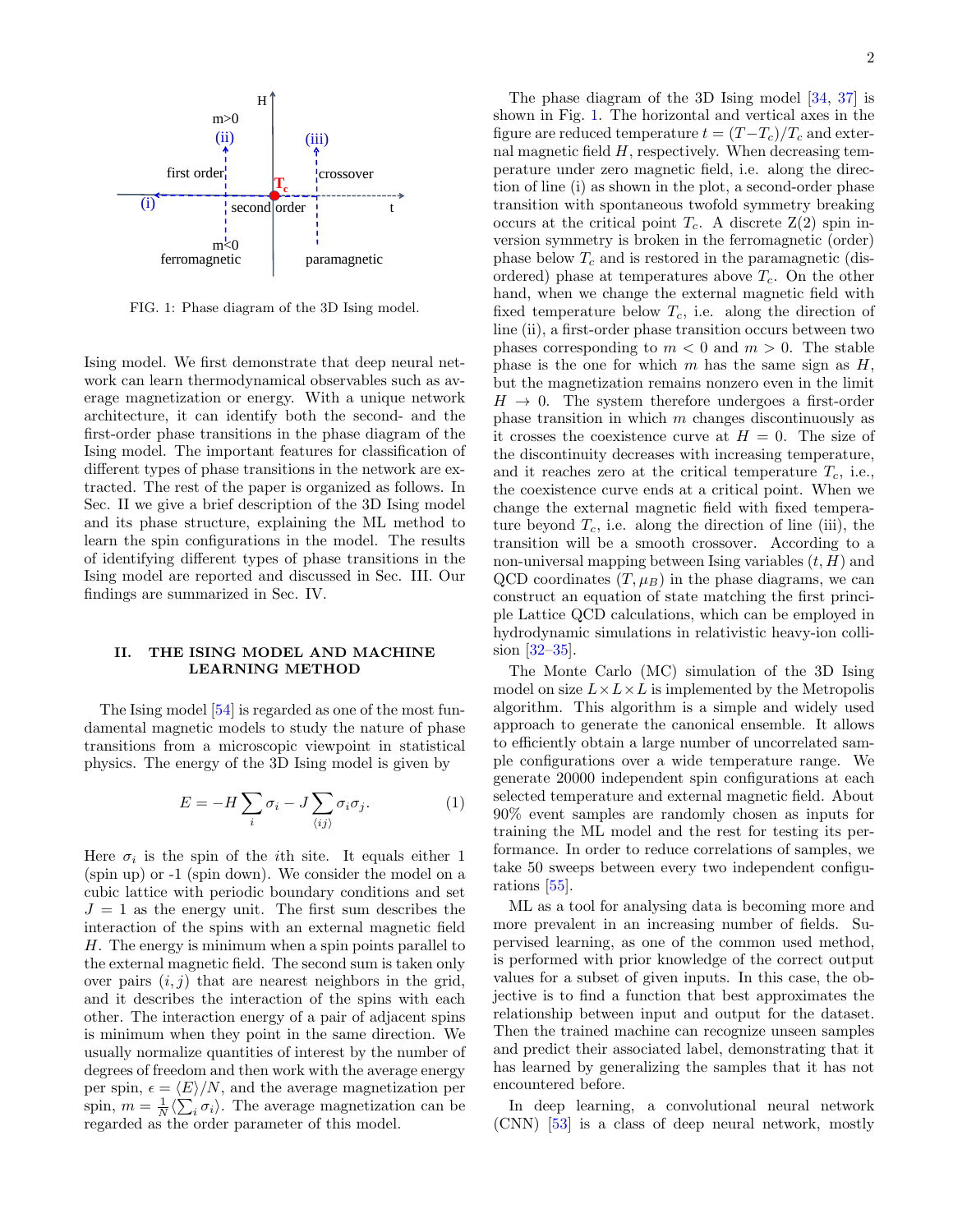<span id="page-2-0"></span>

FIG. 2: (a) The average absolute value of magnetization and (b) average energy obtained by predictions of the 3D CNNs (red dots) and Monte Carlo simulations (black lines).

applied to analyze visual imagery. It is inspired by biological processes in which the connectivity pattern between neurons resembles the organization of the animal visual cortex. The CNN is known as shift or space invariant of multilayer perceptrons. It has the distinguishing features of local connectivity, shared weights, pooling, etc. Motivated by previous studies [\[56–](#page-6-20)[59\]](#page-6-21), we apply ML techniques to the 3D Ising model. The supervised learning with deep CNN architecture is used to explore phase transitions and phase structure of the system.

### III. RESULTS AND DISCUSSIONS

#### A. ML the average magnetization and energy

In thermodynamics, a phase transition occurs when there is a singularity in the free energy. In the Ising model, calculations of the average energy of various spin configurations will help to obtain free energy. Then a standard recipe can be followed to find all other quantities of interest. The other important macroscopic quantity that describes the system is the average magnetization (order parameter). Phase transitions often involve the development of some type of order with an associated symmetry breaking. The broken symmetry is described by an order parameter usually increases on moving deeper into the ordered phase, and which measures the degree of order as the phase transition proceeds.

We perform a supervised learning for spin configurations in the 3D Ising model. The input data for ML networks are obtained from Monte Carlo sampling at different temperatures at vanishing magnetic field in a cubic lattice  $L = 16$ . The spin configurations are labeled by their corresponding average absolute value of magnetization or average energy, respectively. The data sets are randomly divided into the train and test sets. The supervised machine learning networks are trained in the train sets and predicted in the test sets. In this work, we adopt a 3D CNN architecture which is based on Tensorflow 2.0 and implemented with Keras library.

We train 3D CNNs to predict average absolute value of magnetization and energy and the results are shown in Fig. [2](#page-2-0) (a) and (b), respectively. The red dots represent the predictions from the 3D CNNs and the black solid lines are the calculations from Monte Carlo simulations. The predicted average magnetization and energy of different spin configurations from 3D CNNs agree very well with the Monte Carlo simulations. It means that the machine can learn physical quantities of order parameter and energy from pure spin configurations in the Ising model.

#### B. ML the second-order phase transition

We now consider the ability of ML to identify phase transitions in the 3D Ising model. As described in Sec. II, the second-order phase transition of the 3D Ising model occurs at a critical temperature  $T_c$ . It separates a ferromagnetic phase, characterized by a nonzero average magnetization per spin, from a featureless paramagnetic phase at high temperatures. For a given cubic size lattice, each sample in the Monte Carlo simulations is binary labeled with its corresponding phase, i.e., high-temperature disorder phase when  $T > T_c$  and lowtemperature order phase when  $T < T_c$ . This allows us the opportunity to attempt to classify the two different types of configurations without use of any thermodynamical estimators. The problem of identifying the phase for a certain value of the temperature is then reformulated as a classification problem in ML.

We construct a 3D CNN to perform supervised learning directly on the uncorrelated raw configurations sampled by Monte Carlo. The numerical results obtained at various system sizes are illustrated in Fig. [3](#page-3-0) (a). It is found that the average outputs of different sizes cross at a temperature around 4.51, which is very close to Monte Carlo simulations [\[60,](#page-6-22) [61\]](#page-6-23). The CNN model successfully classifies the high- and low-temperature phases. The result does solely base on the raw spin configurations without providing any other thermodynamical quantities. The overall accuracies obtained from the test sets with different system sizes  $L$  are shown in Fig. [3](#page-3-0) (c). The prediction accuracy increases from 86.3% (for  $L = 8$ ) to 96.7% (for  $L = 28$ ).

Critical exponents of the 3D Ising model are important physical quantities to describe the critical behavior of phase transitions. They are universal, i.e. they do not depend on the details of the physical system. If the critical point of QCD exists, it may well be that its actual critical exponents are those of the 3D Ising model. We take a finite-size scaling analysis [\[62\]](#page-6-24) to obtain the critical exponent  $\nu$  by using the outputs of different sizes in  $L \in [8, 28]$ . The results are shown in Fig. [3](#page-3-0) (b). The data points of various sizes collapse with each other with the critical exponent  $\nu = 0.63$ , which agrees very well with the results obtained from the renormalization group theory [\[63\]](#page-6-25) and Monte Carlo method [\[64\]](#page-6-26). Therefore, ML can not only detect phases and locate the transition temperature  $T_c$ , but also obtain the critical exponent of the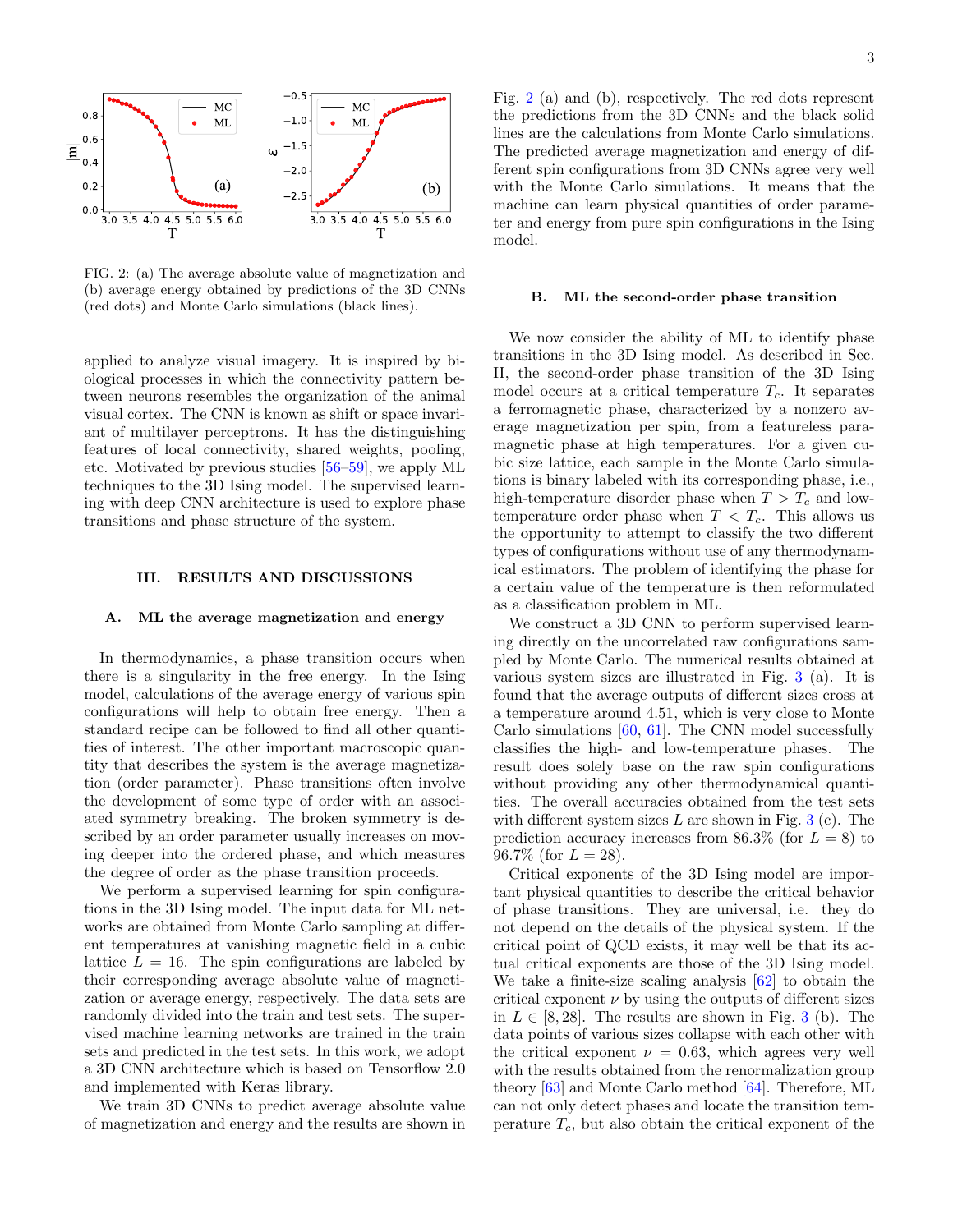<span id="page-3-0"></span>

<span id="page-3-1"></span>FIG. 3: (a) The output layer averaged over test sets as a function of temperature at six different system sizes. (b) Plot showing data collapse of the average output layer as a function of  $tL^{\frac{1}{\nu}}$ , where  $t = (T - T_c)/T_c$  is the reduced temperature. (c) The overall accuracies as a function of L.



FIG. 4: The 3D convolutional neural network architecture used in present analysis.

3D Ising model.

The detail CNN architecture used in this analysis is shown in Fig. [4.](#page-3-1) The network is composed of a 3D input layer, two 3D convolutional layers, a pooling layer, a fully connected hidden layer, and an output layer. In addition, the pooling layer and fully connected hidden layer follow by a dropout layer with rate 0.001 and 0.1 respectively. In the first convolutional layer, there are 4 filters with size  $2 \times 2 \times 2$  and stride  $s = 1$  to apply the input configurations and creat activations. These activations are further convoluted in the second convolutional layer that has the same number, size, and stride of filters as in the first convolutional layer. The second convolutional layer is then forwarded by a pooling layer of size  $2 \times 2 \times 2$  and stride  $s = 1$ . The fully connected layer has 16 neurons and the output layer is another fully connected layer with softmax activation and two neurons to indicate the result of classification. In this work, all the layers are activated by LeaklyReLU functions except for the output layer. The mean-square error function is used as loss function, and the Adam optimizer is exploited to update the weights and biases.

# C. ML the first-order phase transition

The power of neural networks lies in their ability to generalize to tasks beyond their original design. In previous subsection, we have constructed a 3D convolutional neural network to successfully identify the second-order phase transition in the 3D Ising model. We want to know if the same network architecture can also be used to discriminate the first-order transition in the model.

From the phase diagram of the Ising model as demonstrated in Fig. [1,](#page-1-0) the first-order phase transition takes place when one changes the external magnetic field H across the transition boundary  $H = 0$  with  $T < T_c$ . In order to study the effect of temperature on this transition, we generate event samples by taking two different temperatures of  $T = 3.60$  (far away from the critical temperature  $T_c$ ) and  $T = 4.50$  (near  $T_c$ ). The same 3D CNN architecture as illustrated in Fig. [4](#page-3-1) is used to train and make predictions on the test sets for both cases. The results are shown in Fig. [5](#page-4-0) (a) and (b), respectively. The CNN architecture, which is originally constructed to identify the second-order phase transition, can successfully classify the  $m > 0$  and  $m < 0$  phases, too. The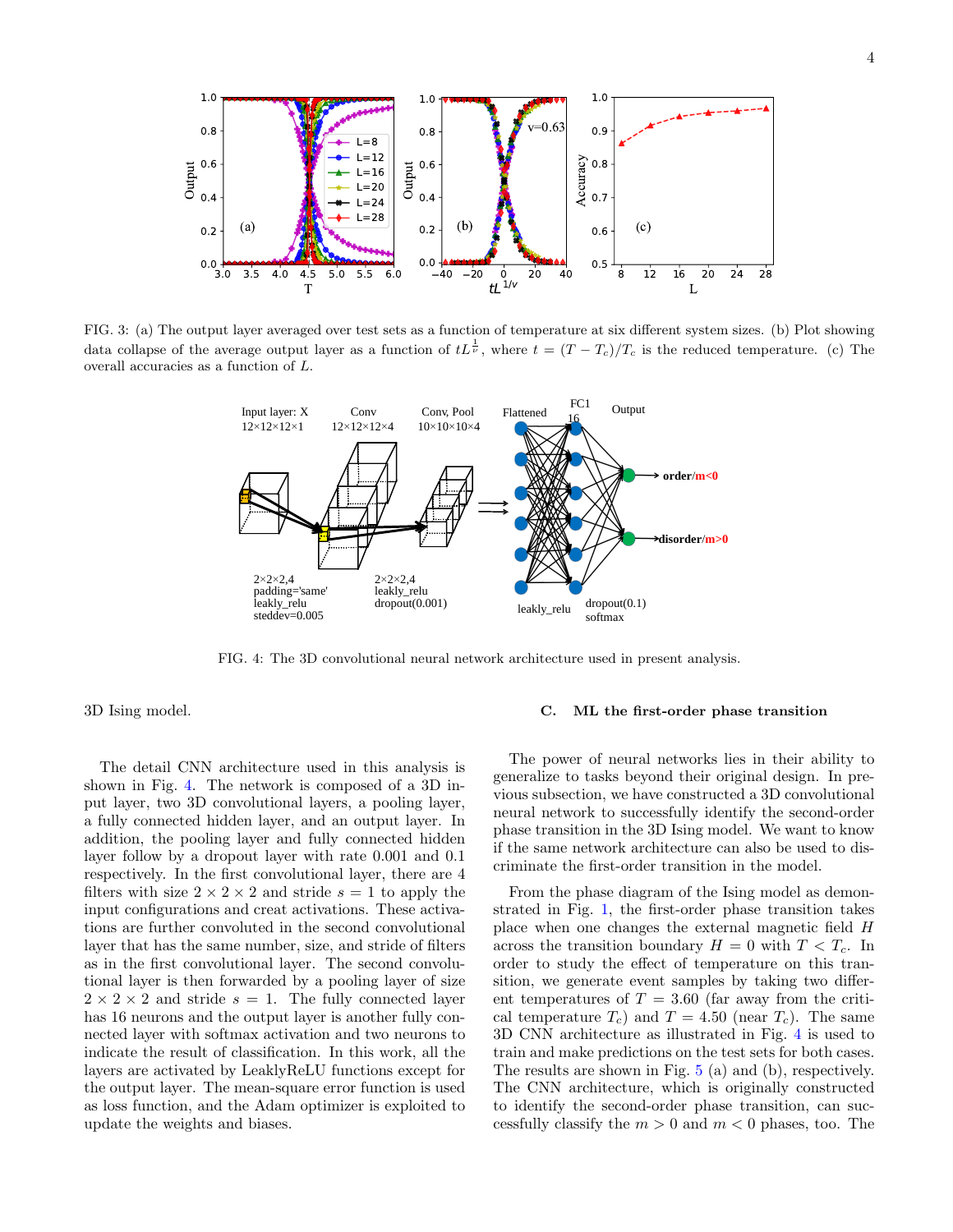<span id="page-4-0"></span>

FIG. 5: The output layer averaged over test sets as a function of external magnetic field at three different system sizes at (a)  $T = 3.6$  and (b)  $T = 4.5$ . (c) The overall accuracies as a function of L at two different temperatures.

average outputs of three different sizes cross exactly at  $H = 0$  in both cases. The test accuracies with different system sizes are shown in Fig. [5](#page-4-0) (c). When the temperature of the system is far away from  $T_c$ , the network can classify phases perfectly (blue dots). And the accuracy decreases with the decreasing system size when the temperature is near  $T_c$  (red triangles). This is due to the effect of large critical fluctuations when the system is near the temperature where the second-order phase transition occurs.

# D. Exploration of the important features in the CNN

<span id="page-4-1"></span>

FIG. 6: Mean activations at the 16 hidden neurons in the fully connected layer of the 3D Ising-trained convolutional neural network for configurations from the second-order (blue bars) and the first-order (green bars) phase transitions.

In statistical physics, the second-order phase transition is a continuous transition but the first-order phase transition is a discontinuous one. They belong to different types of phase transitions and have different equations of state. Here it has been shown that the CNN architecture constructed in this paper can identify both the secondand the first-order ones in the 3D Ising model. The great advantage of the DL method is the ability to extract hidden features from highly dynamical, rapidly evolving and complex non-linear systems, like in the Ising model or in the relativistic heavy-ion collisions [\[46\]](#page-6-27). The neural net-

work should itself select the appropriate features within the data which are most sensitive to the properties of different types of equations of state.

In order to get physical insights of how the neuralnetwork discriminate the two types of phase transitions, it is instructive to visualize the complex dependence learned by the network. DL uses multiple layers of representation to learn descriptive features directly from training data. The important features, which used in the classification process for phase transitions and for identifying any underlying physical quantities, may be encoded in the convolutional filter kernels [\[65\]](#page-6-28), the weight matrices [\[57,](#page-6-29) [65,](#page-6-28) [66\]](#page-6-30), or the activations of the hidden units in the network [\[67\]](#page-6-31). The sets of variational parameters, specifically the weights and the biases at each layer of the neural network, are optimized during the training process. They will converge to certain values which encode the solution to the particular problem under consideration. Within the shallow layers of a network architecture, the variational parameters correspond to learned universal features. This form of universality is diminished towards deeper layers where the features are expected to transit from universal to specific in relation to different systems. The activation function of a variable in an intermediate layer of the neural network acts as a transformation that maps a certain input to an output representation [\[67\]](#page-6-31).

We calculate the mean activation functions of neural network configurations from different types of phase transitions. The results are shown in Fig. [6,](#page-4-1) where the activations have been drawn for 16 neurons of the fully connected layer as depicted in Fig. [4.](#page-3-1) The blue and green bars are the calculations from the second- and the first-order phase transitions, respectively. The maximum value has been normalized to one, and the results have been rescaled accordingly for better representation. We observe that the number of non-zero blue bars is more than that of green ones. The activations show a rather broader spread of values in the second-order phase transition than in the first-order one. It infers that more neurons are activated in the classifying tasks of the secondorder phase transition due to large fluctuations near the critical point in this transition. The growth of the acti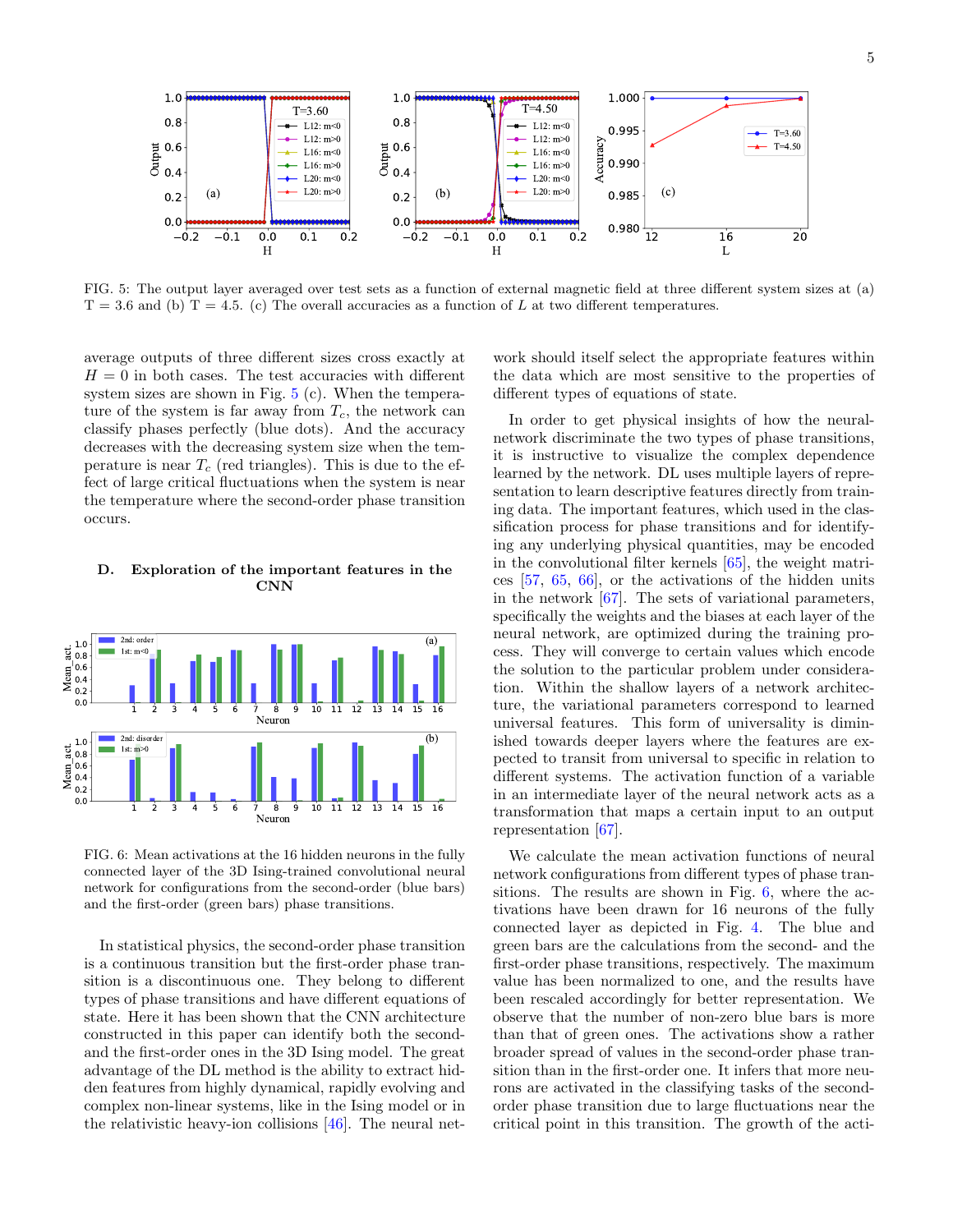vated hidden neurons at criticality may also be reminiscent of the connection between DL and the renormalization group  $68, 69$ .

### IV. CONCLUSIONS AND OUTLOOK

In this paper, we have employed a supervised learning method to study phase transitions in the 3D Ising model. It is found that a 3D convolutional neural network can be trained to predict average magnetization and average energy with high accuracies. The network successfully classifies high- and low-temperature phases of the 3D Ising model. It is able to not only locate the transition temperature but also obtain the critical exponent of the second-order phase transition based on the raw spin configurations without providing any other thermodynamical quantities. With the same CNN architecture, the neural network can identify different phases in the first-order transition with high accuracies. This implies that the network spontaneously captures both the second- and the first-order phase transitions and encodes it in the machine parameters during the process of supervised learning. Furthermore, we have tried to extract and decode important features of the classification processes directly from the data. It is found that the activations in the high-level representations show a broader spread of values in the second-order phase transition than in the first-order one due to large fluctuations at the critical point.

In relativistic heavy-ion collisions, we expect the QCD

- <span id="page-5-0"></span>[1] M. A. Stephanov, K. Rajagopal, and E. V. Shuryak, Phys. Rev. Lett. 81, 4816 (1998).
- [2] J. Adams et al. (STAR Collaboration), Nucl. Phys. A757, 102 (2005).
- [3] M. Asakawa, U. W. Heinz, and B. Muller, Phys. Rev. Lett. 85, 2072 (2000).
- <span id="page-5-1"></span>[4] V. Koch, A. Majumder, and J. Randrup, Phys. Rev. Lett. 95, 182301 (2005).
- <span id="page-5-2"></span>[5] Y. Aoki *et al.*, Nature 443, 675 (2006).
- <span id="page-5-3"></span>[6] Y. Aoki et al., Phys. Lett. B 643, 46 (2006); M. Cheng et al., Phys. Rev D 74, 054507 (2006).
- <span id="page-5-4"></span>[7] E.S. Bowman and J.I. Kapusta, Phys. Rev. C 79, 015202 (2009); S. Ejiri, Phys. Rev. D 78, 074507 (2008).
- <span id="page-5-5"></span>[8] M.A. Stephanov, Prog. Theor. Phys. Suppl. 153, 139 (2004); Z. Fodor and S.D. Katz, JHEP 04, 50 (2004).
- <span id="page-5-6"></span>[9] R.V. Gavai and S. Gupta, Phys. Rev. D 78, 114503 (2008); Phys. Rev. D 71, 114014 (2005).
- <span id="page-5-7"></span>[10] M. A. Stephanov, Phys. Rev. Lett. 102, 032301 (2009).
- <span id="page-5-15"></span>[11] M. A. Stephanov, Phys. Rev. Lett. 107, 052301 (2011).
- [12] B. J. Schaefer and M. Wagner, Phys. Rev. D 85, 034027 (2012).
- <span id="page-5-8"></span>[13] S. Gupta, X. Luo, B. Mohanty, H. G. Ritter and N. Xu, Science 332, 1525 (2011).
- [14] M. M. Aggarwal et al. (STAR Collaboration), Phys. Rev. Lett. 105, 022302 (2010).

critical point to have similar critical behaviors as those in the 3D Ising model due to the same universality that is dictated by the symmetry of the systems. In heavy-ion experiments, the measured high-order cumulants [\[15,](#page-5-16) [70,](#page-6-34) [71\]](#page-6-35) and intermittency [\[72–](#page-6-36)[74\]](#page-6-37) both at SPS and RHIC energies suggest that there exists large density fluctuations near the QCD critical point. Here we have proved that the state-of-the-art ML method can learn the important features which discriminate different types of phase transitions. Understanding what this approach captures will be useful when we explore the QCD critical point and phase boundary experimentally. The method developed in this study can also be applied to investigate the criticality in Monte-Carlo models, which could help to explore physical mechanisms of the QCD phase transition.

## Acknowledgments

We are grateful to Prof. Yuanfang Wu, Mingmei Xu and Longgang Pang for their fruitful discussions and comments. We further thank Prof. Hengtong Ding for providing us with computing resources. The numerical simulations have been performed on the GPU cluster in the Nuclear Science Computing Center at Central China Normal University (NSC<sup>3</sup>). This work is supported by the Ministry of Science and Technology (MOST) under Grant No. 2016YFE0104800.

X.L. and R.G. contributed equally to this work.

- <span id="page-5-16"></span>[15] L. Adamczyk et al. (STAR Collaboration), Phys. Rev. Lett. 112, 032302 (2014).
- [16] L. Adamczyk et al. (STAR Collaboration), Phys. Rev. Lett. 113, 092301 (2014).
- [17] L. Adamczyk et al. (STAR Collaboration), Phys. Lett. B 785, 551 (2018).
- [18] A. Adare *et al.* (PHENIX Collaboration), Phys. Rev. C 93, 011901 (2016).
- [19] X. Luo (for the STAR Collaboration), PoS CPOD2014, 019 (2015).
- [20] X. Luo and N. Xu, Nucl. Sci. Technol. 28, 112 (2017).
- <span id="page-5-9"></span>[21] A. Bzdak, et al., Phys. Rep. 853, 1 (2020).
- <span id="page-5-10"></span>[22] R. Pisarski, et al., Phys. Rev. D 29, 338 (1984).
- <span id="page-5-11"></span>[23] F. Karsch, E. Laermann, and Ch. Schmidt, Phys. Lett. B 520, 41 (2001).
- <span id="page-5-12"></span>[24] S. Gavin, A. Gocksch, and R. D. Pisarski, Phys. Rev. D 49, R3079 (1994).
- [25] M. A. Halasz, A. D. Jackson, R. E. Shrock, M. A. Stephanov, and J. J. M. Verbaarschot, Phys. Rev. D 58, 096007 (1998).
- [26] J. Berges and K. Rajagopal, Nucl. Phys. B 538, 215 (1999).
- <span id="page-5-13"></span>[27] Ch. Schmidt, F. Karsch, E. Laermann, and, Nucl. Phys. B 106, 423 (2002).
- <span id="page-5-14"></span>[28] C. Alexandrou et al., EPJB 93, 226 (2020).